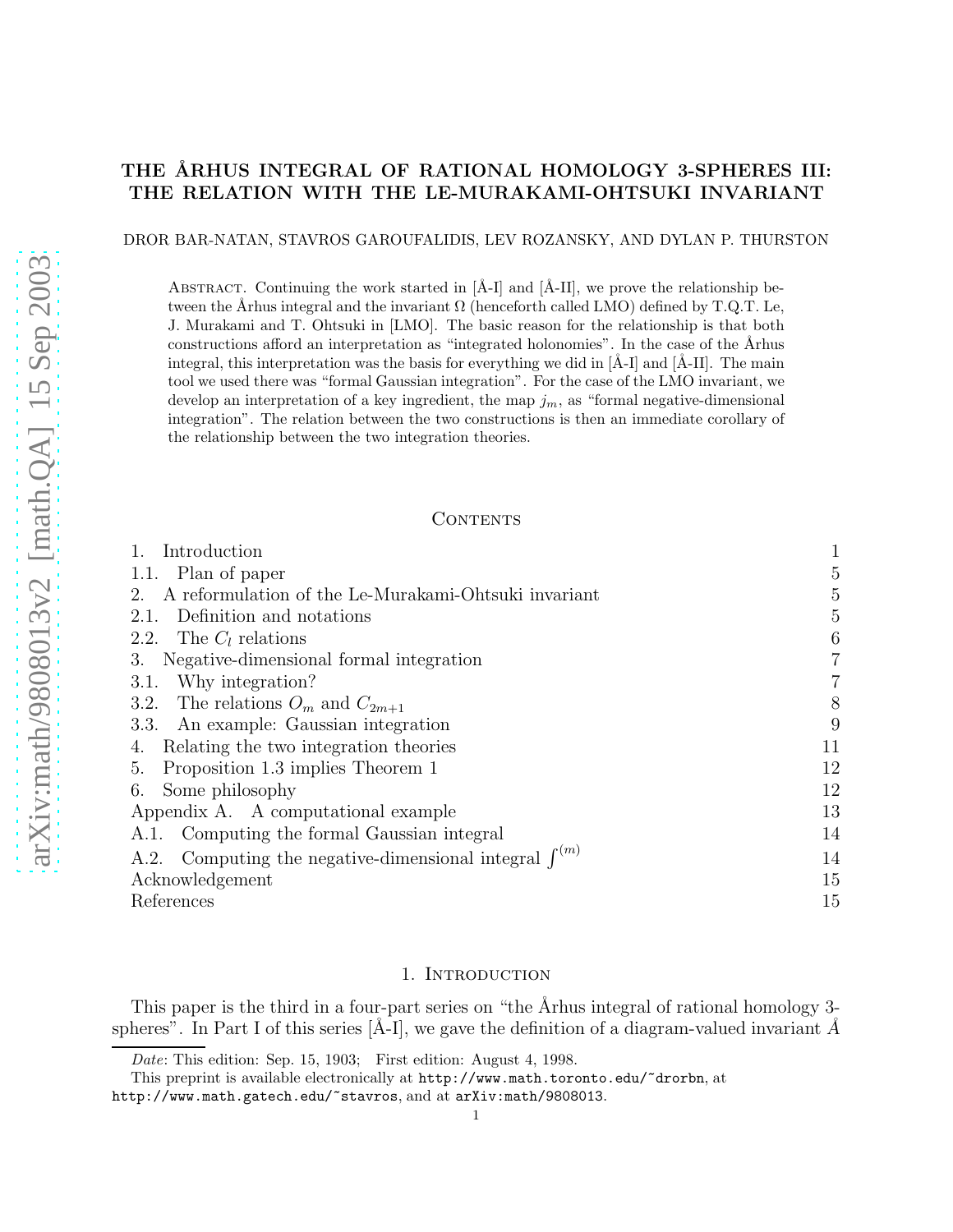$$
\bigotimes\bigotimes\bigoplus\qquad \qquad \underline{\top}=\left|\!-\!\right|\!-\!\times\qquad \qquad \diagdown\,+\,\gamma\,=\,0
$$

**Figure 1.** A connected manifold diagram of degree 6 (half the number of vertices in it) and the  $IHX$  and  $AS$  relations.

of rational homology spheres.<sup>1</sup> In Part II ([Å-II]) we proved that  $\hat{A}$  is a well-defined invariant of rational homology 3-spheres and that it is universal in the class of finite type invariants of integral homology spheres. In this paper we show that  $\tilde{A}$ , when defined, is essentially equal to the invariant LMO defined earlier by Le, Murakami, and Ohtsuki in [LMO].

Both invariants LMO and A take values in the space  $\mathcal{A}(\emptyset)$ , the completed graded space of manifold diagrams modulo the AS and  $IHX$  relations, as defined in detail in [Å-I, Definition 2.3] and as recalled briefly in Figure 1, and the precise statement of their near-equality is as follows:

**Theorem 1.** (Proof in Section 5) Let M be a rational homology sphere and let  $|H^1(M)|$ denote the number of elements in its first cohomology group (over  $\mathbb{Z}$ ). Then

(1) 
$$
\hat{A}(M) = |H^1(M)|^{-\deg} \text{LMO}(M),
$$

where in the graded space  $\mathcal{A}(\emptyset)$ ,  $|H^1(M)|^{-\text{deg}}$  denotes the operation that multiplies any degree m element by  $|H^1(M)|^{-m}$ .

In particular, if M is an integral homology sphere, i.e., if  $|H^1(M)| = 1$ , then simply  $\hat{A}(M) = \text{LMO}(M)$ . Also note that Equation (1) implies that  $\hat{A}(M) = \hat{\Omega}(M)$ , where  $\hat{\Omega}$  is the invariant defined in [LMO, Section 6.2].

The definitions of LMO and of  $\tilde{A}$  are very similar. Let us trace this similarity to the point where the two definitions diverge. That point is of course the key point of our paper, for it is there that we have to prove something non-trivial. In reading the following few paragraphs, on the similarity and differences between the definitions of LMO and of  $\ddot{A}$ , the reader may find it helpful to consult with Figure 2 which summarizes the maps and the spaces involved.

The definitions of LMO and of  $\AA$  start with the definitions of their "pre-normalized" versions  $LMO_0$  and  $Å_0$ , which are invariants of regular links (framed links having a nondegenerate linking matrix) that are also invariant under the second Kirby move and both use the same renormalization procedure to ensure invariance also under the first Kirby move. The resulting LMO and A are therefore invariants of rational homology spheres presented by surgery over regular links.

The definitions of  $LMO_0$  and of  $Å_0$  are also similar. For both it is beneficial to start with regular pure tangles (framed pure tangles having a non-degenerate linking matrix, see  $[A-1]$ , Definition 2.2]) rather than with regular links. By closure, every regular pure tangle defines a regular link and every regular link is obtained in this way. Both  $LMO_0$  and  $A_0$  descend from invariants of regular pure tangles to invariants of links;  $LMO<sub>0</sub>$  is defined that way in [LMO] to start with, and for  $\dot{A}_0$  it is shown in [Å-II, Section 3.1].

<sup>&</sup>lt;sup>1</sup>A precise definition of  $\AA$  appears in [Å-I]. It is a good idea to have [Å-I] as well as [LMO] handy while reading this paper, as many of the definitions introduced and explained in those articles will only be repeated here in a very brief manner.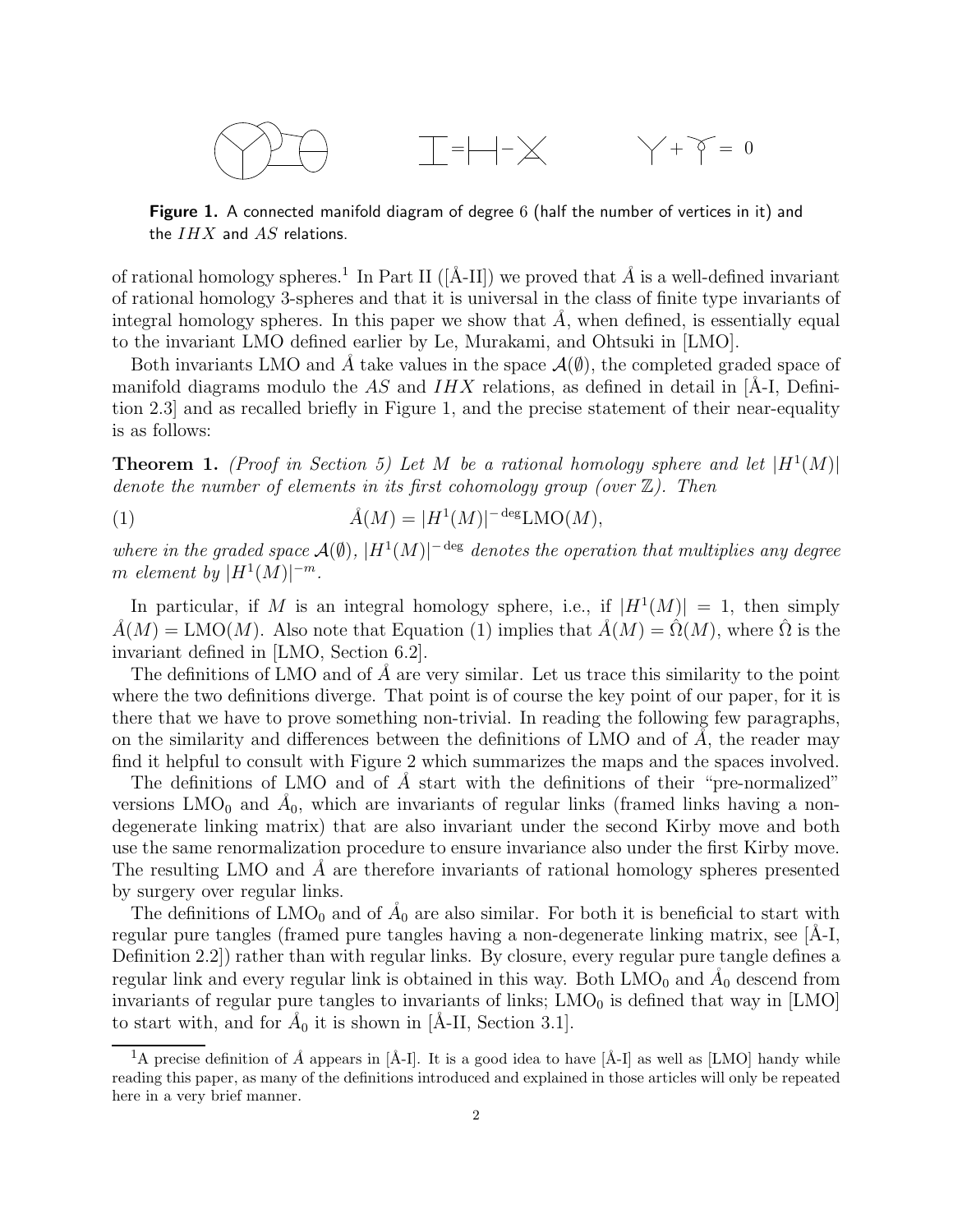

Figure 2. The main ingredients in the definitions of  $\text{LMO}_0$  and of  $\AA_0$ : The top half of this diagram is the definition of  $\AA_0$ . The bottom half shows the two definitions of  $\text{LMO}_0$  the original involving  $j_m$  and our variant using  $\int^{(m)}$ ; the two are equivalent by Lemma 1.1. Finally, the triangle on the right is nearly commutative, as detailed in Proposition 1.3.



**Figure 3.** A diagram in  $\mathcal{A}(\uparrow_{\{x,y,z\}})$  and the  $STU$  relation.

Both LMO<sub>0</sub> and  $Å_0$  are defined as compositions of several maps. In both cases the first map is  $\tilde{Z}$ , the Kontsevich integral in its Le-Murakami-Murakami-Ohtsuki [LMMO] normalization (check  $[A-I, Definition 2.6]$  for the adaptation to pure tangles). If X is the set of components of a given regular pure tangle (or more elegantly, a set of "labels" or "colors" for these components), the first map  $\ddot{Z}$  takes its values in  $\mathcal{A}(\uparrow_{X})$ , the completed graded space of chord diagrams for X-labeled pure tangles (modulo the usual  $4T/STU$  relations; see a precise definition in  $[A-I, Definition 2.4]$  and a brief reminder in Figure 3).

Here the two definitions diverge, though a part of this divergence is rather minor.

- $\AA_0$  is defined to be the composition  $\AA_0 = \int^{FG} \circ \sigma \circ \check{Z}$ . Here  $\sigma$  denotes the diagrammatic version of the Poincare-Birkhoff-Witt theorem (defined as in [B-N1, B-N2], though normalized slightly differently, as in [Å-I, Definition 2.7]) with values in  $\mathcal{B}(X)$ , the completed graded space of X-marked uni-trivalent diagrams modulo  $AS$  and  $IHX$  relations ("Chinese characters" in  $[B-N1, B-N2]$ ; see a precise definition in  $[A-I, Definition 2.5]$  and a brief reminder in Figure 4). In  $[\AA - I, \AA - II]$  we have discussed extensively how the space  $\mathcal{B}(X)$  can be viewed as a space of functions, and how the partially defined map  $\int^{FG}$  can be viewed as "formal Gaussian integration", (see [Å-I, Definition 2.9] and Section 4 of this article for a definition, and Appendix A.1 for an example of how to apply it). In a sense detailed in  $[\hat{A}-I]$ ,  $\int^{F\hat{G}}$  is a diagrammatic analogue of the usual notion of perturbed Gaussian integration — it is defined by breaking the "integrand" into "quadratic" and "higher order" terms, inverting the quadratic, and gluing the higher order terms to each other using the inverse quadratic as glue, in the spirit of Feynman diagrams.
- LMO<sub>0</sub> is defined to be an "assembly" of maps  $\text{LMO}_{0}^{(m)}$ , where  $m \geq 0$  is an integer. That is, the degree m piece of  $\text{LMO}_0$  is defined to be the degree m piece of  $\text{LMO}_0^{(m)}$  for each m. Each map  $\text{LMO}_{0}^{(m)}$  is a composition  $j_m \circ \check{Z}$  where each  $j_m$ , and hence each map  $\text{LMO}_{0}^{(m)}$ ,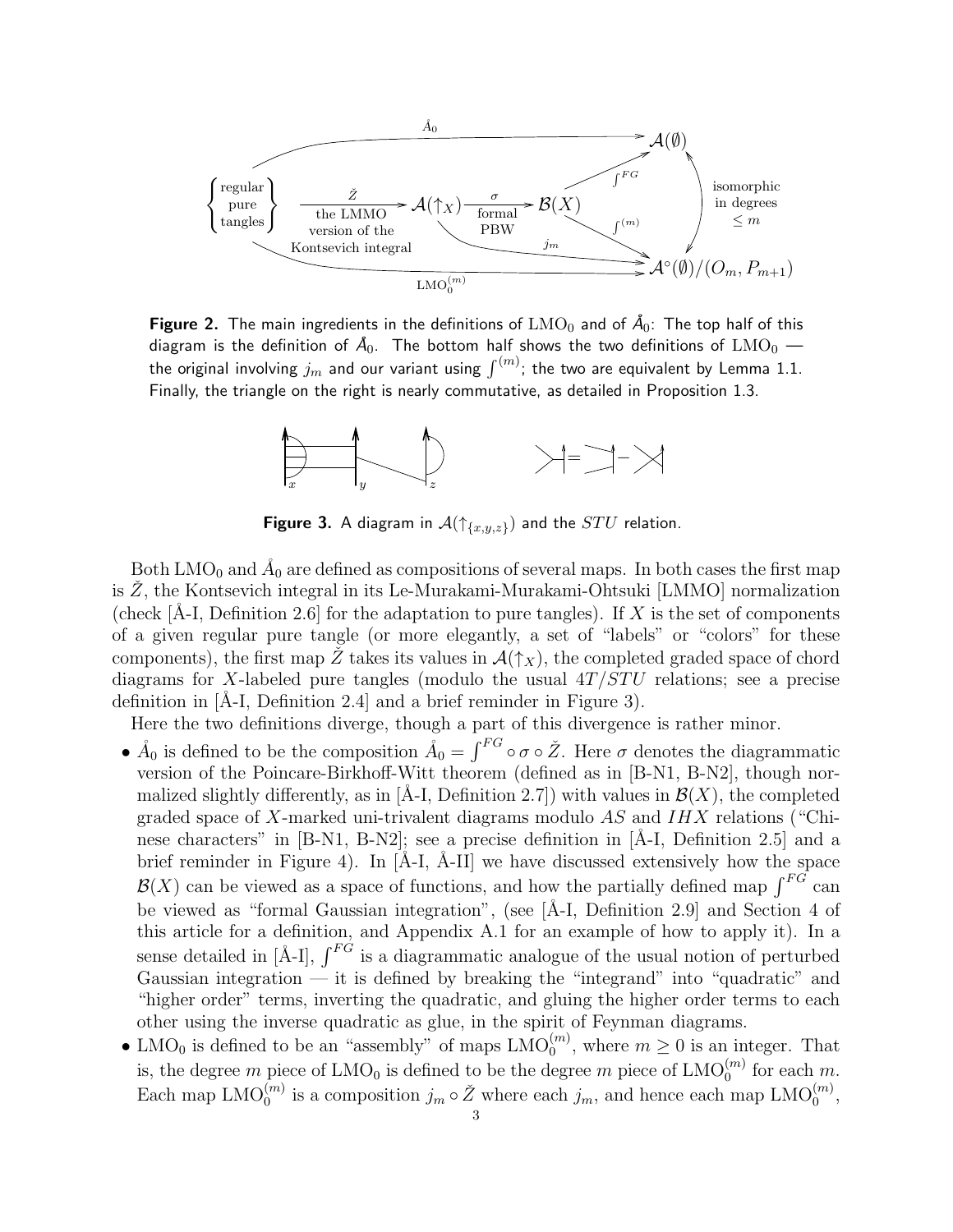

Figure 4. An  $\{x, y, z, w\}$ -marked uni-trivalent diagram.

has a different target space. These target spaces are the spaces  $\mathcal{A}^{\circ}(\emptyset)/(O_m, P_{m+1})$ , where  $\mathcal{A}^{\circ}(\emptyset)$  is the same as the space  $\mathcal{A}(\emptyset)$  except that the diagrams may contain components with no vertices (closed circles). The relations  $O_m$  and  $P_{m+1}$  were introduced by Le, Murakami and Ohtsuki in [LMO].  $O_m$  says that disjoint union with a closed circle is equivalent to multiplication by  $(-2m)$  and  $P_{m+1}$  says that the sum of all ways of pairing up  $2m + 2$  stubs attaching to the rest of the diagram is 0 (see Figure 5). By [LMO, Lemma 3.3, when we restrict to the space  $\mathcal{A}^{\circ}_{\leq m}(\emptyset)$  of diagrams of degree  $\leq m$ , the quotient by these relations is isomorphic to the corresponding restriction  $\mathcal{A}_{\leq m}(\emptyset)$  of  $\mathcal{A}(\emptyset)$ . Hence the assembly  $LMO_0$  can be regarded as taking values in  $\mathcal{A}(\emptyset)$ .

$$
\left(\bigcirc\bigcirc\bigcirc\right)=(-2m)\cdot\left(\bigcirc\right) \qquad \qquad \text{and} \qquad \qquad \text{and} \qquad \qquad +\text{and} \qquad \qquad +\text{and} \qquad \qquad =0
$$

Figure 5. The relation  $O_m$  and the relation  $P_2$ . In the figure for  $P_2$ , the dashed square marks the parts of the diagrams where the relation is applied.

A part of the divergence between the two definitions can be easily remedied. In Section 2.1 we will define a map  $\int^{(m)} : \mathcal{B}(X) \to \mathcal{A}^{\circ}(\emptyset) / (O_m, P_{m+1})$  (called "negative-dimensional formal integration" for reasons to be explained in Section 3) and prove the following lemma:

**Lemma 1.1.** (Proof in Section 2.1, and see also [Le, Lemma 6.3]) The composition  $\int^{(m)} \circ \sigma$ is equal to  $j_m/(O_m, P_{m+1})$ .

Using this lemma we can redefine  $\text{LMO}_{0}^{(m)}$  to be the composition  $\int^{(m)} \circ \sigma \circ \check{Z}$ . Comparing with  $\AA_0 = \int^{FG} \circ \sigma \circ \check{Z}$  we see that the major difference between  $\check{LMO}_0$  and  $\AA_0$  is in the use of the different "integrals"  $\int^{(m)}$  and  $\int^{FG}$ . Thus the main technical challenge in this paper is to compare the two integration theories. This is fully achieved by the Proposition 1.3 below, which says that whenever  $\int^{FG}$  is defined, the two "integrals" differ only by a normalization, and hence ultimately, the same holds for  $\AA$  and LMO.

**Definition 1.2.** A "function"  $G \in \mathcal{B}(X)$  is said to be a perturbed non-degenerate Gaussian (in the variables in  $X$ ) if it is of the form

$$
G = P \exp\left(\frac{1}{2} \sum_{x,y \in X} l_{xy} {x - y}\right)
$$

for some invertible symmetric matrix  $\Lambda = (l_{xy})$  and some  $P \in \mathcal{B}^+(X) \subset \mathcal{B}(X)$ . Here and throughout this paper, the product on diagrams is the disjoint union product,  $x \sim y$  denotes a strut (a diagram in  $\mathcal{B}(X)$  made of a single edge with no internal vertices) with ends labeled x and y and  $\mathcal{B}^+(X)$  is the space of "strutless" diagrams in which each component has at least one internal vertex (cf.  $[\text{Å-II}, \text{Section 2.2}].$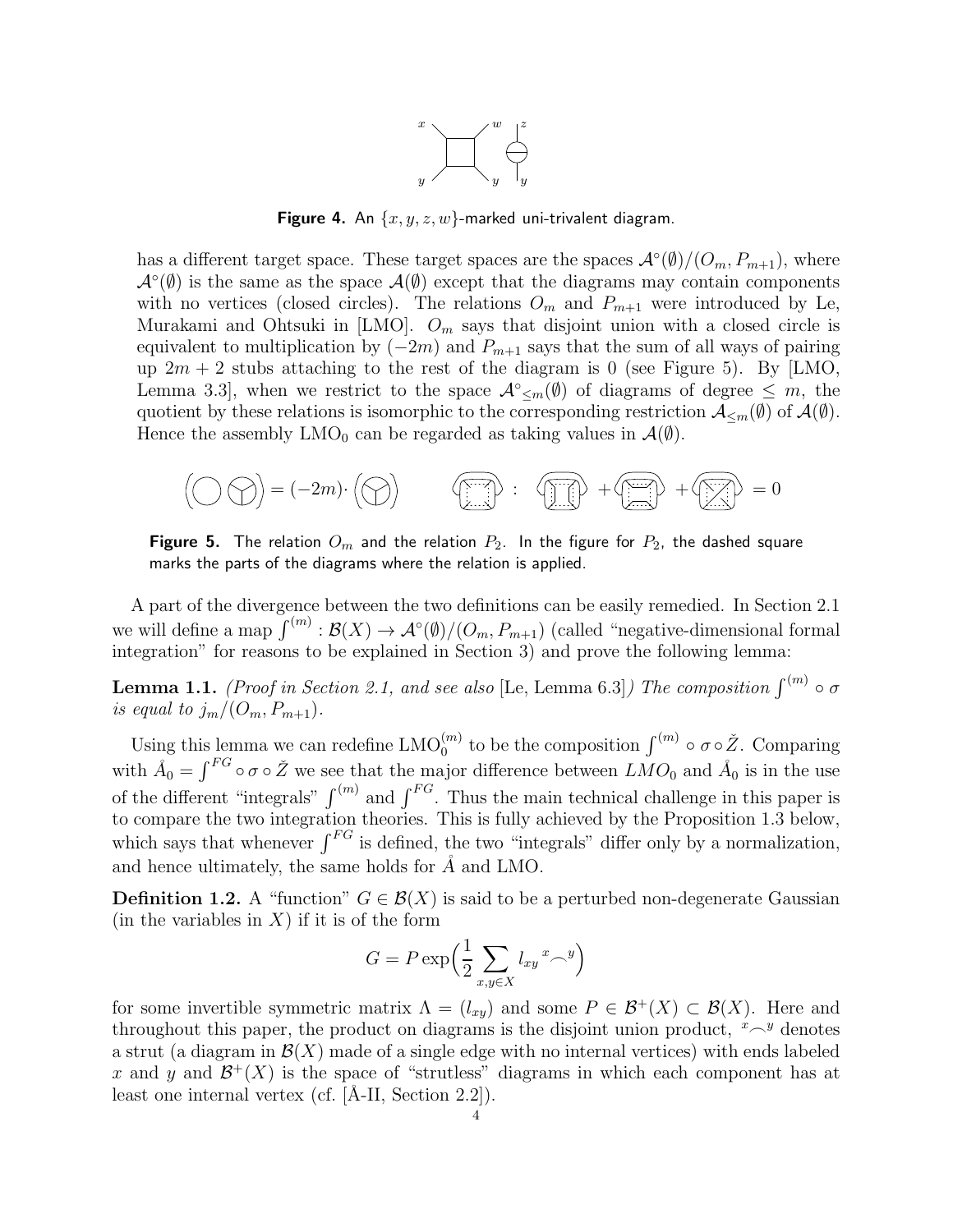**Proposition 1.3.** (Proof in Section 4) If G is a perturbed non-degenerate Gaussian then

$$
\int^{(m)} G dX = (-1)^{m|X|} (\det \Lambda)^m \int^{FG} G dX
$$

 $in \mathcal{A}^{\circ}_{\leq m}(\emptyset)/(O_m, P_{m+1}) \simeq \mathcal{A}_{\leq m}(\emptyset).$ 

Note that  $\int^{(m)}$  is defined in more cases than  $\int^{FG}$ , but when they are both defined, they are related in a simple way.

1.1. Plan of paper. In Section 2, we define  $\int^{(m)}$ , prove Lemma 1.1, and give an alternate formulation of the  $P_{m+1}$  relation. In Section 3 we prove some properties of  $\int^{(m)}$  which justify the name "negative-dimensional formal integration". These properties are useful in Section 4, where we prove the central Proposition 1.3 which is shown to imply Theorem 1 in the brief Section 5. Section 6 has some philosophy on negative-dimensional spaces, sign choices for diagrams, and the Rozansky-Witten invariants. Appendix A compares the definitions of  $\int^{FG}$ and  $\int^{(m)}$  by working out the first two terms in a non-trivial integral.

# 2. A reformulation of the Le-Murakami-Ohtsuki invariant

In this section we give a (minor) reformulation of the Le-Murakami-Ohtsuki invariant LMO<sup>(m)</sup>. In Section 2.1 we present our definition of  $\int^{(m)}$  and prove equivalence with the definition of  $j_m$  in [LMO]. In Section 2.2 we state and prove an alternate form  $C_{2m+1}$  of the relation  $P_{m+1}$ .

## 2.1. Definition and notations.

Definition 2.1. Let "negative-dimensional integration" be defined by

(2) 
$$
\int^{(m)} : \mathcal{B}(X) \to \mathcal{A}(\emptyset) / (O_m, P_{m+1})
$$

$$
\int^{(m)} G \, dX = \left\langle \prod_{x \in X} \frac{1}{m!} \left( \frac{\partial_x \vee \partial_x}{2} \right)^m, G \right\rangle_X / (O_m, P_{m+1})
$$

Here the pairing  $\langle \cdot , \cdot \rangle_X : \mathcal{B}(\partial_X) \otimes \mathcal{B}(X) \to \mathcal{A}^{\circ}(\emptyset)$  is defined (like in [Å-I, Definition 2.9]) by

$$
\langle D_1, D_2 \rangle_X = \begin{pmatrix} \text{sum of all ways of gluing the } \partial_x\text{-marked legs of} \\ D_1 \text{ to the } x\text{-marked legs of } D_2 \text{, for all } x \in X \end{pmatrix},
$$

where, as there,  $\partial_X = {\partial_x : x \in X}$  denotes a set of labels "dual" to the ones in X, and the sum is declared to be 0 if the numbers of appropriately marked legs don't match. If it is clear which legs are to be attached, the subscript  $X$  may be omitted.

In other words,  $\int^{(m)} G$  is the composition of:

- projection of  $G$  to the component with exactly  $2m$  legs of each color in  $X$
- sum over all  $((2m-1)!!)^{|X|} = \left(\frac{(2m)!}{2^m m!}\right)^{|X|}$  ways of pairing up the legs of each color in  $\boldsymbol{X}$
- quotient by the  $O_m$  and  $P_{m+1}$  relations.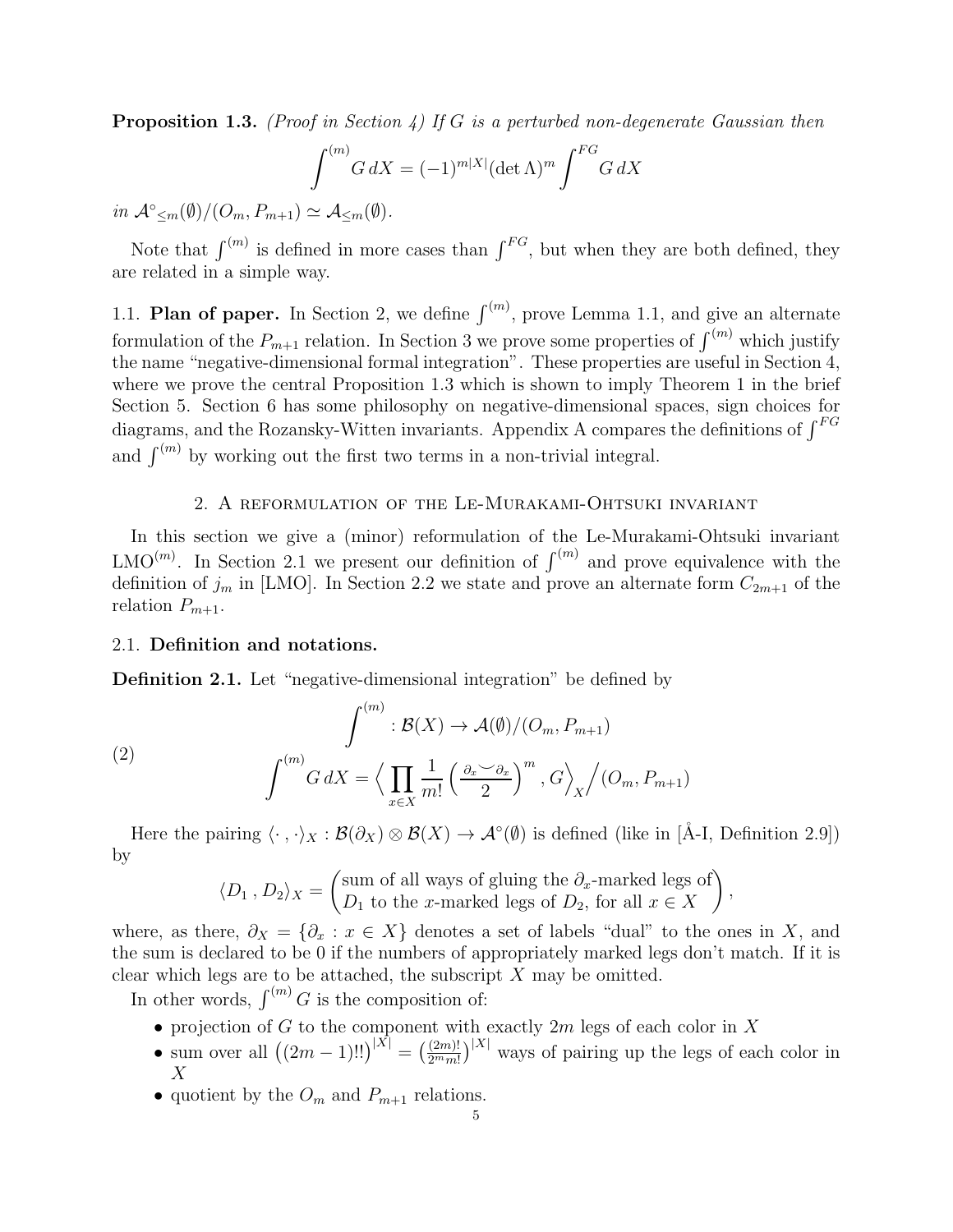An example of how to apply this definition is given in Appendix A.2.

Our definition of  $\int^{(m)}$  is slightly different in appearance than the definition of the corresponding object,  $j_m$ , in [LMO]. For one,  $j_m$  is defined on  $\mathcal{A}(\uparrow_X)$  while  $\int^{(m)}$  is defined on the different but isomorphic space  $\mathcal{B}(X)$ . We now prove Lemma 1.1, which says that this is the only difference between the two maps.

*Proof of Lemma 1.1.* We prove that  $j_m \circ \chi = \int^{(m)}$ , where  $\chi : \mathcal{B}(X) \to \mathcal{A}(\uparrow_X)$  is the inverse of  $\sigma$ , defined by mapping every X-marked uni-trivalent diagram in  $\mathcal{B}(X)$  to the average of all the ways of ordering and attaching its legs to  $n = |X|$  vertical arrows marked by the elements of X, respecting the markings ( $[B-N1, B-N2]$ ,  $[A-I, Definition 2.7]$ ).

First recall from [LMO] how  $j_m$  is defined. If D is a diagram representing a class in  $\mathcal{A}(\uparrow_X)$ , then  $j_m(D)$  is computed by removing the n arrows from D so that n groups of stubs remain, and then by gluing certain (linear combinations of) forests on these stubs, so that each tree in each forest gets glued only to the stubs within some specific group. It is not obvious that  $j_m$  is well defined; it may not respect the  $STU$  relation. With some effort, it is proven in [LMO] that for the specific combinations of forests used there,  $j_m$  is indeed well defined.

Now every tree that has internal vertices has some two leafs that connect to the same internal vertex, and hence (modulo  $AS$ ), every such tree is anti-symmetric modulo some transposition of its leafs. Thus gluing such a tree to symmetric combinations of diagrams, such as the ones in the image of  $\chi$ , we always get 0. Hence in the computation of  $j_m \circ \chi$  it is enough to consider forests of trees that have no internal vertices; that is, forests of struts. Extracting the precise coefficients from [LMO] one easily sees that they are the same as in (2), and hence  $j_m \circ \chi = \int^{(m)}$ , as required.

2.2. The  $C_l$  relations. It will be convenient, for use in Proposition 3.1, to give another reformulation of the definitions of [LMO]. Instead of their  $P_{m+1}$  relation, we may use another relation, the  $C_{2m+1}$  relation. For motivation for this relation, see Section 3.2.

**Definition 2.2.** The  $C_l$  relation<sup>2</sup> applies when we have a diagram with two sets of l stubs (or teeth) each, and says that the sum of the diagrams obtained by attaching the two sets of stubs to each other in all  $l!$  possible ways is 0, as in the following diagram.



Note that both sets of relations, the  $P_m$ 's and the  $C_l$ 's, are decreasing in power. Namely,  $P_m$  implies  $P_{m+1}$  and  $C_l$  implies  $C_{l+1}$ , for every l and m (one easily sees that  $P_{m+1}$  is a sum of instances of  $P_m$ , and likewise for  $C_{l+1}$  and  $C_l$ ). The lemma below says that up to an index-doubling, the two chains of relations are equivalent.

 $^{2}C'$  for 'Crocodile'.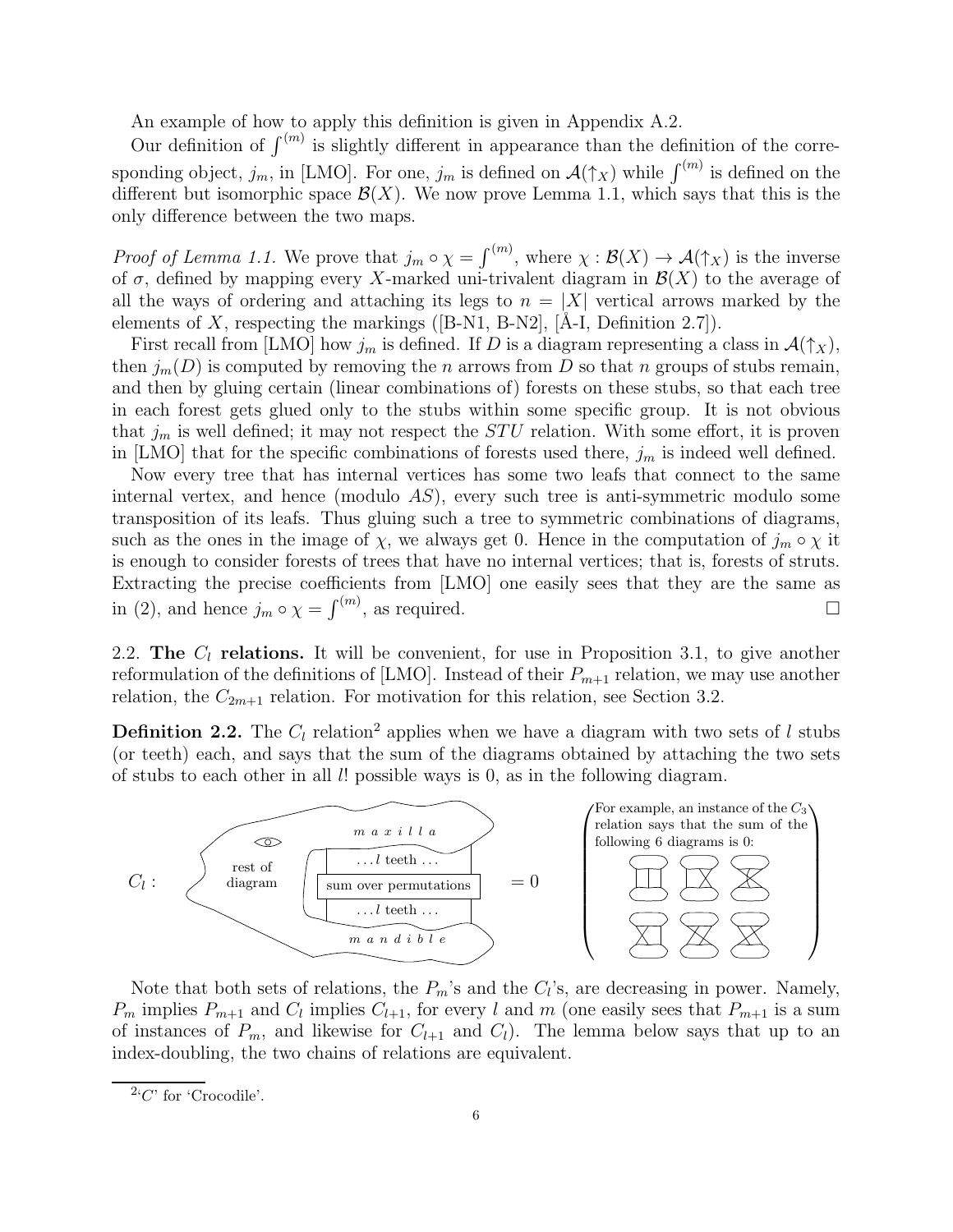**Lemma 2.3.** The relations  $C_{2m+1}$ ,  $C_{2m+2}$ , and  $P_{m+1}$  are equivalent. (All of these relations may be applied inside any space of diagrams, regardless of the IHX, STU, or any other relations, so long as closed circles are allowed).

*Proof.* It was already noted that  $C_{2m+1}$  implies  $C_{2m+2}$ . Next, it is easy to see that  $C_{2m+2}$  implies  $P_{m+1}$ : just apply the relation  $C_{2m+2}$  in the diagram shown on the right, and you get (a positive multiple of) the relation  $P_{m+1}$ .





The proof of the implication  $P_{m+1} \Rightarrow C_{2m+1}$  is essentially the proof of Lemma 3.1 of [LMO], though the result is different. First, a definition: for  $k \leq l$  and  $l - k$  even, the diagram part  $C_l^k$  has k legs pointing up and  $l$  legs pointing down, and it is the sum of all ways of attaching all of the  $k$  legs to some of the  $l$  legs and then pairing up the remaining  $(l - k)$  legs, as illustrated on the left.

We now prove by induction that for all  $0 \le k \le m$ ,  $C_{2m+1}^{2k+1} = 0$  modulo  $P_{m+1}$ . For  $k = 0$ ,  $C_{2m+1}^1$  is just a version of  $P_{m+1}$ . For  $k > 0$ , apply  $P_{m+k+1}$  (a consequence of  $P_{m+1}$ ) to a diagram with  $2m + 1$  legs pointing down and  $2k + 1$  legs pointing up, like this:

$$
\begin{array}{c}\n 2k+1 \\
\hline\n \vdots \\
P_{m+k+1} \\
\hline\n \vdots \\
\hline\n 2m+1\n\end{array}\n=\n\begin{array}{c}\n 2k+1 \\
\hline\n 2k+1 \\
\hline\n 2k+1 \\
\hline\n 2m+1\n\end{array}\n+ a_1\n\begin{array}{c}\n 2k+1 \\
\hline\n 2k+1 \\
\hline\n 2m+1\n\end{array}\n+ ...
$$

As shown in the diagram, the result splits into a sum over the number 2l of the upwards pointing legs that get paired with each other; for  $l = 0$ , we just get  $C_{2m+1}^{2k+1}$ ; for  $l > 0$ , the result can be considered to split into two diagrams, a (positive multiple of a) reversed  $C_{2k+1}^{2(k-l)+1}$ 2k+1 on top of a  $C_{2m+1}^{2(k-l)+1}$ . But, by the induction hypothesis, this latter term  $C_{2m+1}^{2(k-l)+1}$  vanishes modulo  $P_{m+1}$ , and we are left with just the first term, which is therefore also a consequence of  $P_{m+1}$ . This completes the inductive proof. To conclude the proof of Lemma 2.3, note that  $C_{2m+1} = C_{2m+1}^{2m+1}$  $2m+1$ .

#### 3. Negative-dimensional formal integration

In this section, we give several justifications of the name "negative-dimensional formal integration" for the map  $\int^{(m)}$  defined above. While doing this, we prove several properties of  $\int^{(m)}$  (Propositions 3.1 and 3.2) that are used in the proof of Proposition 1.3 in Section 4.

3.1. Why integration? First, why should  $\int^{(m)}$  be called an integral? In general, an integral is (more or less) a linear map from some space of functions to the corresponding space of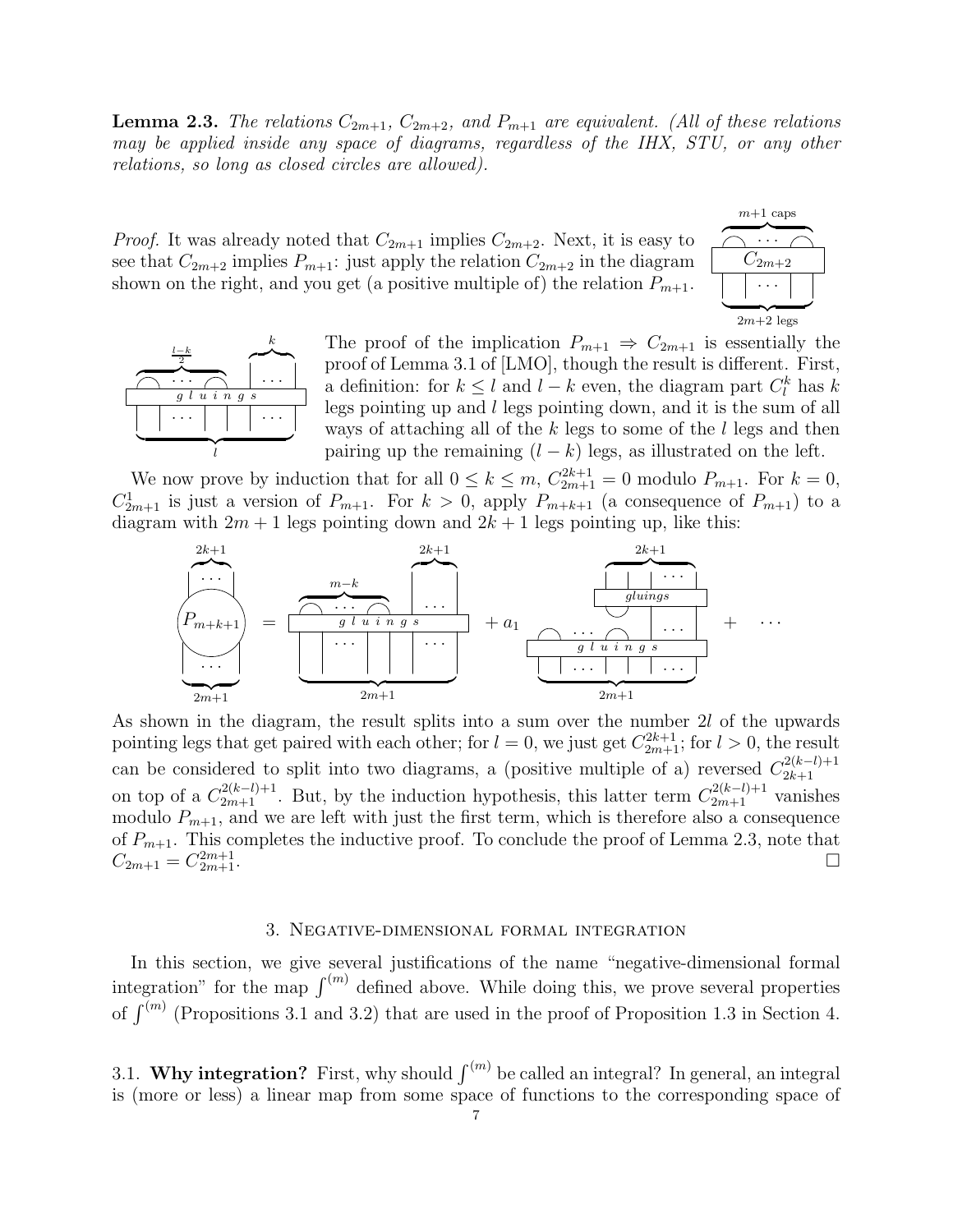scalars. In our case, the appropriate space of "functions" is  $\mathcal{B}(X)$  and the appropriate space of "scalars" is  $\mathcal{A}(\emptyset)$ .<sup>3</sup> The linearity of  $\int^{(m)}$  is immediate.

But  $\int^{(m)}$  is not just any integral; it is a Lebesgue integral. The defining property of the usual Lebesgue integral on  $\mathbb{R}^n$  is translation invariance by a vector  $(\bar{x}^i)$ . We show that the parallel property holds for  $\int^{(m)}$ :

**Proposition 3.1** (Translation Invariance). For any diagram  $D \in \mathcal{B}(X)$ , we have

(3) 
$$
\int^{(m)} D \, dX = \int^{(m)} D/(x \mapsto x + \bar{x}) \, dX
$$

The notation  $D/(x \mapsto x + \bar{x})$  means (as in [Å-II, Section 2.1]), for each leg of D colored x for  $x \in X$ , sum over coloring the leg by x or by  $\bar{x}$ . (So we end up with a sum of  $2^t$  terms, where t is the number of X colored legs in D.) The set  $X = \{\bar{x} \mid x \in X\}$  is an independent set of variables for the formal translation.

*Proof.* By the relation  $P_{m+1}$  in the definition of  $\int^{(m)}$  (or rather, by  $C_{2m+1}$ ), any diagram  $D \in \mathcal{B}(X)$  with more than 2m legs on any component gets mapped to 0 on either side of (3), so we may assume that  $D$  has  $2m$  legs or fewer of any color. But, for the right hand side to be non-zero,  $D/(x \mapsto x + \bar{x})$  must have exactly 2m legs colored x for each  $x \in X$ ; this can only happen from diagrams in  $D$  with exactly  $2m$  legs of each color and when none of them get converted to  $\bar{x}$ . But these are exactly the diagrams appearing in the integral on the left hand side.

3.2. The relations  $O_m$  and  $C_{2m+1}$ . Now that you're convinced that  $\int^{(m)}$  is an integral, you must be wondering why we called it a "negative-dimensional" integral. Recall what  $\int^{(m)}$ is: it is the sum over all ways of gluing in some struts, followed by the quotient by the  $O_m$ and  $P_{m+1}$  relations. This quotient is crucial; otherwise  $\int^{(m)}$  is some random map without particularly nice properties. But what are these relations?

The relation  $O_m$  is simple. Recall [Å-II, Section 2] that we like to think of diagrams as representing tensors and/or functions in/on some vector space  $V$ . Since a strut corresponds to the identity tensor in  $V^* \otimes V$  (cf. [Å-II, Figure 2]), its closure, a circle, should correspond to the trace of the identity, or the dimension of V. Hence  $O_m$ , which says that a circle is equivalent to the constant  $(-2m)$ , is the parallel of saying "dim  $V = -2m$ ".

The relation  $P_{m+1}$  is a little more subtle. It is easier to look at the equivalent relation  $C_{2m+1}$ , which implies the relation  $C_l$  for every  $l > 2m$ . If a single vertex corresponds to some space V, then a collection of l vertices corresponds to  $V^{\otimes l}$ ; and, when we sum over all permutations without signs, we get (a multiple of) the projection onto the symmetric subspace,  $S^l(V)$ . The relation  $C_l$  says that this projection (and hence the target,  $S^l(V)$ ) is 0. Compare this with the following statement about  $\mathbb{R}^k$  for  $k \geq 0$ :

$$
\dim S^{l}(\mathbb{R}^{k}) = {l + k - 1 \choose l} = \frac{(k + l - 1)(k + l - 2) \cdots (k + 1)k}{l(l - 1) \cdots 2 \cdot 1}.
$$

 $3$ More on the interpretation of diagrams as functions and/or scalars appears in [Å-I, Section 1.3] and [Å-II, Section 2].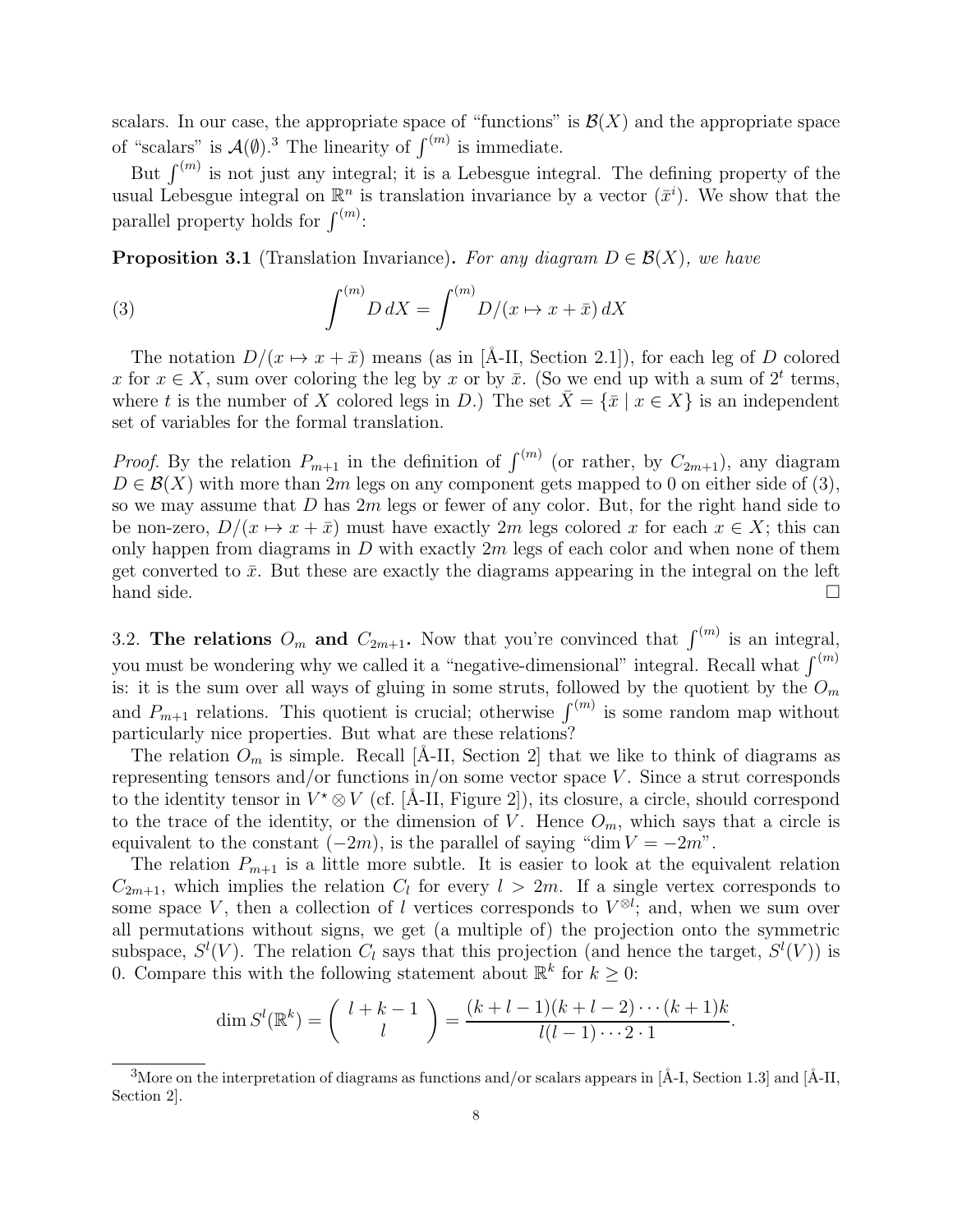We can see from this formula that if a space V formally has a dimension  $k = -2m$ , then  $\dim S^{l}(V)$  vanishes precisely when  $l > 2m$ . This is in complete agreement with what we just found about  $P_{m+1}$ .

3.3. An example: Gaussian integration. Enough of generalities, let's compute! Consider the well known Gaussian integral over  $\mathbb{R}^n$ ,

$$
\int_{\mathbb{R}^n} e^{q(x,x)/2} d^n x = \frac{(2\pi)^{\frac{n}{2}}}{(\det -q)^{\frac{1}{2}}}
$$

where q is an arbitrary negative-definite quadratic form q. The factor  $(2\pi)^{n/2}$  is just a normalization factor that could be absorbed into the measure  $d^n x$ . (Recall that we identified  $\int^{(m)}$  as Lebesgue integration by translation invariance, which only determines the measure up to an overall scale factor.) The remaining factor,  $(\det -q)^{-1/2}$ , is the more fundamental one. Does a similar result hold for  $\int^{(m)}$ ? In order to answer this question, one would first have to know what a "determinant" of a quadratic form on a negative-dimensional space is. While there is a good answer to this question (called the "superdeterminant" or the "Berezinian"; see, e.g., [Be, page 82]), it would take us too far afield to discuss it in full. Instead, let us take a slightly different tack. Fix a negative-definite quadratic form  $\Lambda$  on  $\mathbb{R}^n$ once and for all, and consider the quadratic form  $q = \Lambda \otimes (\delta_{ij})$  on  $\mathbb{R}^n \otimes \mathbb{R}^k \cong \mathbb{R}^{nk}$ . We have  $\det q = (\det \Lambda)^k$  and so we find that

(4) 
$$
\int_{\mathbb{R}^{nk}} e^{q(x,x)/2} d^{nk}x = C(\det - \Lambda)^{-k/2}
$$

for some constant C.

Consider now the sum  $\sum_{x,y\in X} l_{xy} x \sim^y \text{in } \mathcal{B}(X)$ . According to the voodoo of diagrammatic calculus [Å-II, Section 2], it is in analogy with a quadratic form on  $V^{\otimes n}$ , where  $n = |X|$ and V is some vector space that plays a role similar to  $\mathbb{R}^k$  in the above discussion. The proposition below is then the diagrammatic analog of (4), taking  $k = \dim V = -2m$ .

**Proposition 3.2.** For any set X with  $|X| = n$  and  $\Lambda = (l_{xy})$  a symmetric matrix on  $\mathbb{R}^{X}$ ,

$$
\int^{(m)} \exp\left(\frac{1}{2}\sum_{x,y\in X}l_{xy}x\right) = (\det -\Lambda)^m = (-1)^{nm}(\det \Lambda)^m
$$

Note that other than symmetry, there is no restriction on the matrix  $\Lambda$ . This proposition is a consequence of Lemma 4.2 of [LMO] and a computation for  $m = 1$  (given in [LMMO]), but we give our own proof for completeness, and also to provide a more direct link to typical determinant calculations.

*Proof.* We are to calculate the reduction modulo  $O_m$  and  $P_{m+1}$  of

$$
D_1 := \left\langle \prod_{x \in X} \frac{1}{m!} \left( \frac{\partial_x \vee \partial_x}{2} \right)^m, \exp \left( \frac{1}{2} \sum_{x,y \in X} l_{xy} x - y \right) \right\rangle_X.
$$

The only terms that can appear in  $D_1$  are closed loops. The relation  $O_m$  replaces each of these by a number, reducing the result to  $\mathbb{Q}$ . The relation  $P_{m+1}$  is irrelevant and will be ignored in the remainder of the proof.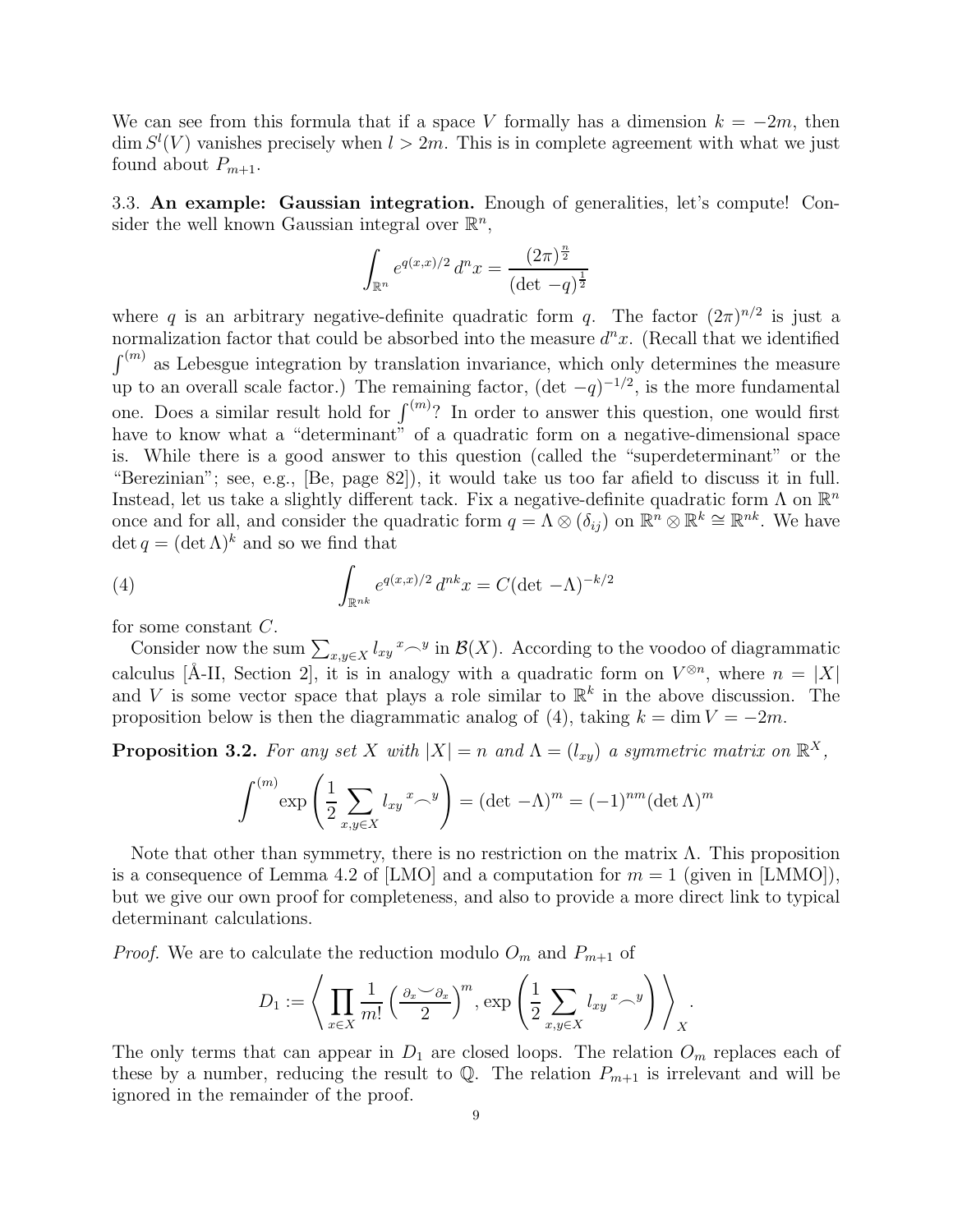Introduce a new set of variables A (and dual variables  $\partial_A$ ) with  $|A| = m$ , and consider

(5) 
$$
D_2 := \left\langle \prod_{x \in X} \frac{1}{m!} \left( \sum_{a \in A} \begin{pmatrix} x, a \\ \downarrow \\ a \in A \end{pmatrix}^m, \exp \left( \sum_{x, y \in X} \sum_{a \in A} l_{xy} \begin{pmatrix} \partial_x, \partial_a \\ \uparrow \\ (y, a) \end{pmatrix} \right) \right\rangle_{XA}.
$$

Let us compare  $D_1$  and  $D_2$ . After all relevant gluings,  $D_1$  becomes a sum (with coefficients) of disjoint unions of unoriented loops, each of which is a polygon of struts whose vertices are colored by elements of X. Similarly,  $D_2$  is also a sum (with coefficients) of a disjoint union of loops, only that now the loops are oriented and the struts they are made of are colored by the elements of  $XA$ , keeping the A part of the coloring constant along each loop. In both cases the coefficients come from the same simple rule, which involves only the X part of the coloring. We see that each term in  $D_1$  with c circles corresponds to  $(2m)^c$  terms of  $D_2$ : for each loop in a given term of  $D_1$ , choose a color  $a \in A$  and an orientation, and you get a term in  $D_2$ . So we find that

$$
D_2/(\bigcirc = -1) = D_1/(\bigcirc = -2m).
$$

Recall that  $\frac{1}{4!}(a+b+c+d)^4 = abcd + (non-multi-linear terms)$ . Similarly,

$$
\prod_{x \in X} \frac{1}{m!} \left( \sum_{a \in A} \left( \begin{matrix} (x,a) \\ \downarrow \\ (x,a) \in X \end{matrix} \right)^m = \prod_{(x,a) \in X} \left( \begin{matrix} (x,a) \\ \downarrow \\ (x,a) \in X \end{matrix} \right) + \text{(terms with strut repetitions)}.
$$

We assert that terms with strut repetitions can be ignored in the computation of  $D_2/(\bigcirc$ −1). Indeed, for some fixed  $x_0 \in X$  and  $a_0 \in A$  set  $\alpha = (x_0, a_0)$  and  $\partial_{\alpha} = (\partial_{x_0}, \partial_{a_0})$ , and suppose a strut repetition like  $\downarrow^{\alpha}_{\partial}$  $\overset{\alpha}{\partial_{\alpha}}\downarrow\overset{\alpha}{\partial_{\beta}}$  $\frac{\alpha}{\partial \alpha}$  occurs within the left operand of a pairing as in (5). Then, as illustrated in Figure 6, the gluings in the evaluation of the pairings come in pairs. One easily sees that the number of cycles differs by 1 for the gluings within each pair, and hence modulo ( $\bigcirc$  = -1) the whole sum of gluings vanishes.



Figure 6. Two ways of gluing a repeating strut.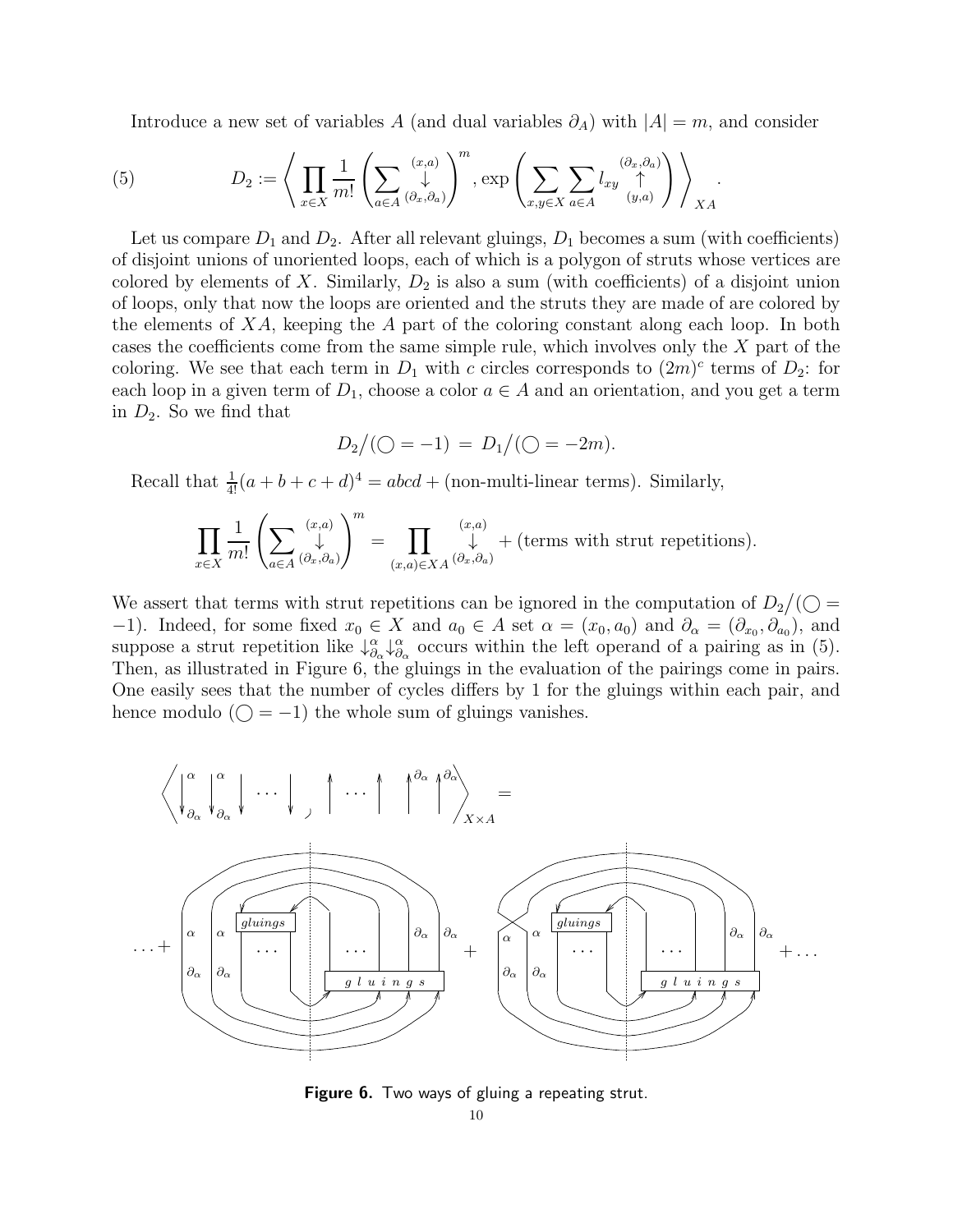Now compare  $D_2$  to

$$
D_3 := \left\langle \prod_{(x,a)\in XA} \biguplus_{(\partial_x,\partial_a)}^{(x,a)}, \exp\left(\sum_{x,y\in X} \sum_{a\in A} l_{xy} \biguplus_{(y,a)}^{(\partial_x,\partial_a)}\right) \right\rangle_{XA}.
$$

By our assertion,  $D_2 = D_3$  modulo ( $\bigcirc$  = -1). But  $D_3$  looks very much like the usual formula for the determinant: it reduces to

$$
D_3/(\bigcirc = -1) = \sum_{\pi \in S(XA)} \prod_{(x,a) \in XA} l_{xa, \pi(xa)}(-1)^{\text{cycles}(\pi)}
$$

where  $(l_{xa,yb}) = \Lambda \otimes (\delta_{ab})$ . Using the relationship between the number of cycles of a permutation  $\pi \in S(XA)$  and its signature,  $(-1)^{\text{cycles}(\pi)} = (-1)^{nm} \text{sgn}(\pi)$ , we find that

$$
\int^{(m)} G = (-1)^{nm} \det(l_{xa,yb}) = (-1)^{nm} (\det \Lambda)^m
$$
 as required.

# 4. Relating the two integration theories

The classical computation of perturbed Gaussian integration uses only translation invariance, and a single non-perturbed computation to determine the normalization coefficient. For negative dimensional integration, translation invariance was proven in Proposition 3.1, and the non-perturbed computation is in Section 3.3. So the proof of Proposition 1.3 proceeds just as in the classical computation of perturbed Gaussian integration:

*Proof of Proposition 1.3.* Recall that we are comparing  $\int^{(m)}$  to  $\int^{FG}$  on a perturbed Gaussian with variables in X and a non-degenerate quadratic part  $\Lambda = (l_{xy})$ :

$$
G = P \exp\bigg(\frac{1}{2}l_{xy}{}^{x} \bigg).
$$

(Here and throughout this proof, repeated variables should be summed over X.) From  $[A-I]$ , Definition 2.9] we have

$$
\int^{FG} G \, dX = \left\langle \exp\left(-\frac{1}{2} \, l^{xy} \, \partial_x \smile_{\partial_y}\right), P \right\rangle,
$$

with, as usual,  $(l^{xy}) = \Lambda^{-1}$ . We need to evaluate  $\int^{(m)} G dX$ . First separate out the strutless part, P, using a standard trick: (We note that in the first line below we slightly extend the definition of  $\langle \cdot, \cdot \rangle_{\bar{X}}$ , allowing it to have values in  $\mathcal{A}(X)$  rather than just  $\mathcal{A}(\emptyset)$  as in the original Definition 2.1)

$$
\int^{(m)} G \, dX = \int^{(m)} \left\langle P/(x \mapsto \partial_{\bar{x}}) \, , \exp\left(\frac{1}{2} l_{xy}{}^{x} \wedge^{y} + \frac{x}{x}\right) \right\rangle_{\bar{X}} dX
$$

$$
= \left\langle P/(x \mapsto \partial_{\bar{x}}) \, , \, \int^{(m)} \exp\left(\frac{1}{2} l_{xy}{}^{x} \wedge^{y} + \frac{x}{x}\right) dX \right\rangle_{\bar{X}}
$$

Now we complete the square in the integral:

$$
\int^{(m)} \exp\left(\frac{1}{2}l_{xy}{}^{x} \sim^{y} + \int_{\bar{x}}^{x} dX \right) dX = \exp\left(-\frac{1}{2}l^{xy}{}_{\bar{x}} \sim_{\bar{y}}\right) \int^{(m)} \exp\left(\frac{1}{2}l_{xy}{}^{x} \sim^{y} + \int_{\bar{x}}^{x} + \frac{1}{2}l^{xy}{}_{\bar{x}} \sim_{\bar{y}}\right) dX
$$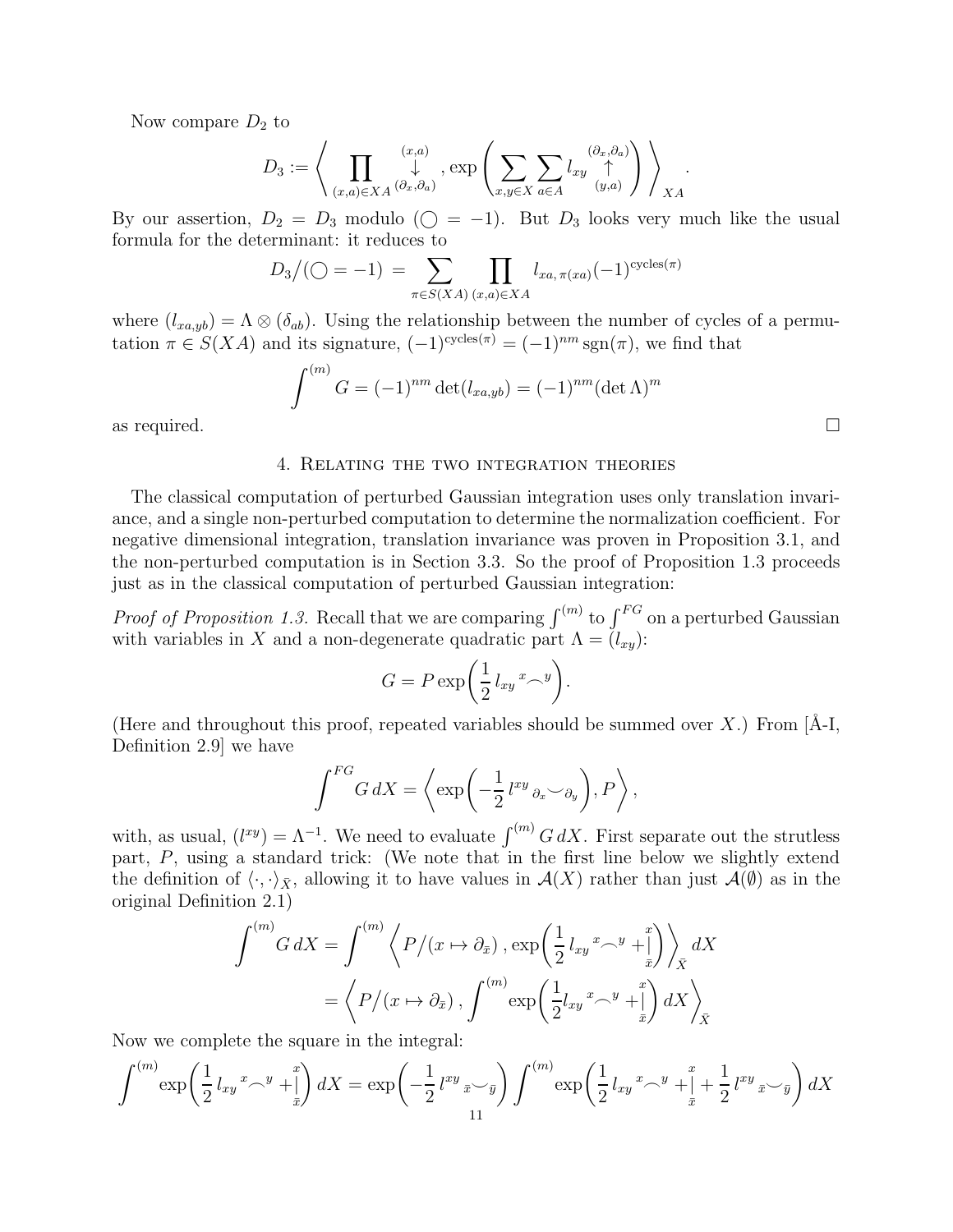A short computation (left to the reader) shows that we have, indeed, completed the square:

$$
\exp\left(\frac{1}{2}l_{xy}x^{-y} + \frac{x}{x} + \frac{1}{2}l^{xy}x^{-y}\right) = \exp\left(\frac{1}{2}l_{xy}x^{-y}\right) \Big/ (x \mapsto x + l^{xy}\bar{y}).
$$

But now, by Propositions 3.1 and 3.2,

$$
\int^{(m)} \exp\left(\frac{1}{2}l_{xy}x^{-y} + \frac{x}{x} + \frac{1}{2}l^{xy}x^{-y}\right)dX = \int^{(m)} \exp\left(\frac{1}{2}l_{xy}x^{-y}\right)dX = (-1)^{nm}(\det \Lambda)^m
$$

and so

$$
\int^{(m)} G \, dX = \left\langle P/(x \to \partial_{\bar{x}}) \, , \exp\left(-\frac{1}{2} l^{xy} \, {\bar{x}} \check{y} \right) \cdot (-1)^{nm} (\det \Lambda)^m \right\rangle_{\bar{X}}
$$

$$
= (-1)^{nm} (\det \Lambda)^m \int^{FG} G \, dX \Bigg/ (O_m, C_{2m+1})
$$

 $\Box$ 

Remark 4.1. As in the classical case (see, e.g., the Appendix of  $[\AA-II]$ ), this proof can be recast in the language of Laplace (or Fourier) transforms.

#### 5. Proposition 1.3 implies Theorem 1

Let L be an n-component regular link having linking matrix  $\Lambda$  having  $\sigma_+$  positive eigenvalues and  $\sigma_-\$  negative eigenvalues. Lemma 1.1 and Proposition 1.3 imply that in the quotient  $\mathcal{A}^{\circ}_{\leq m}(\emptyset)/(O_m, P_{m+1}) \simeq \mathcal{A}_{\leq m}(\emptyset)$  we have:

(6) 
$$
\hat{A}_0(L) = (-1)^{nm} (\det \Lambda)^{-m} \text{LMO}_0^{(m)}(L).
$$

Applying this equality to  $U_x^{\pm}$ , the x-labeled unknot with  $\pm 1$  framing, we find that

$$
\mathring{A}_0(U_x^+) = (-1)^m \text{LMO}_0(U_x^+) \quad \text{and} \quad \mathring{A}_0(U_x^-) = \text{LMO}_0(U_x^-).
$$

These are the renormalization factors used in the definition of  $\AA$  and LMO<sup>(m)</sup>, respectively. Using them and Equation (6) once again, we can compare  $\AA(M)$  and LMO<sup>(m)</sup>(M) as follows:

$$
\hat{A}(M) = \hat{A}_0 (U_x^+)^{-\sigma_+} \hat{A}_0 (U_x^-)^{-\sigma_-} \hat{A}_0 (L)
$$
  
=  $(-1)^{(n-\sigma_+)m} (\det \Lambda)^{-m} \text{LMO}_0 (U_x^+)^{-\sigma_+} \text{LMO}_0 (U_x^-)^{-\sigma_-} \text{LMO}_0 (L)$   
=  $|\det \Lambda|^{-m} \text{LMO}^{(m)}(M) = |H^1(M)|^{-m} \text{LMO}^{(m)}(M)$ 

Equation (1) of Theorem 1 now follows from the fact that  $LMO(M)$  takes its degree m part from  $\mathrm{LMO}^{(m)}(M)$ .

## 6. Some philosophy

The impatient mathematical reader may skip this section; there is nothing with rigorous mathematical content here. For the moment, the material in this section is purely philosophy, and not very well-developed philosophy at that.

This interpretation of  $\int^{(m)}$  as negative-dimensional formal integration probably seems somewhat strange. After all, Chern-Simons theory, the basis for the theory of trivalent graphs (the spaces  $\mathcal A$  and  $\mathcal B$ ), and much of the theory of Vassiliev invariants, takes place very definitely in positive dimensions: the vector space associated to a vertex is some Lie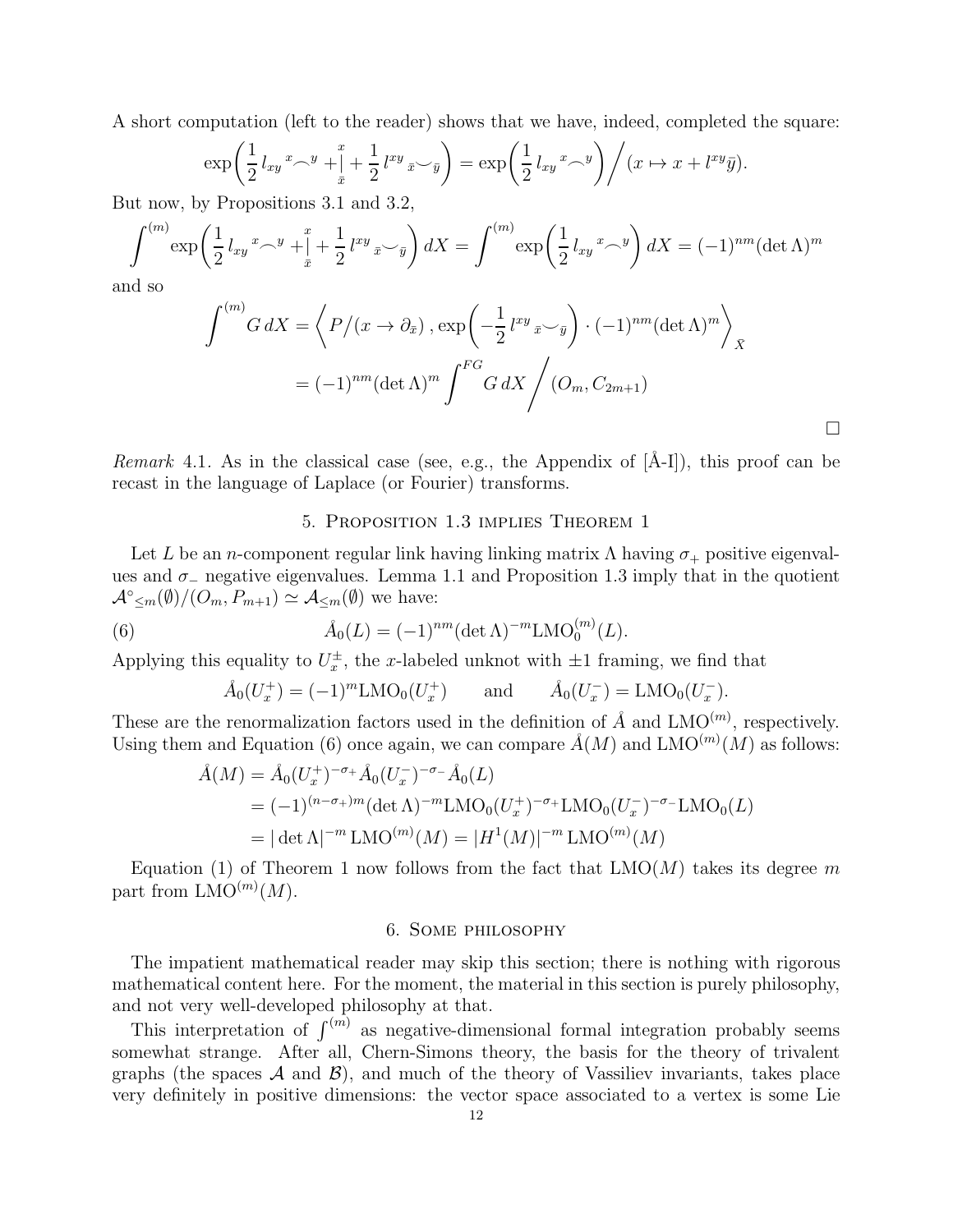algebra g. To integrate over these positive dimensional spaces, a different theory is necessary, as developed in Part II of this series  $[A-II]$ .

One potential answer to this problem is to forget about the Lie algebra for the moment and just look at the structure of diagrams. There are at least three different reasonably natural sign conventions for the diagrams under consideration [Ko1, Th]. The standard choice is to give an orientation (ordering up to even permutations) of the edges around each vertex. But another natural (though usually less convenient) choice is to leave the edges around a vertex unordered and, instead, give a direction on each edge and a sign ordering of the set of all vertices.<sup>4</sup> But now look what happens to the space  $\mathcal{B}$ : because of the ordering on the vertices, the diagrams are no longer completely symmetric under the action of permuting the legs; they are now completely anti-symmetric. This anti-symmetry of legs is exactly what we would expect for functions of fermionic variables or functions on a negative-dimensional space. Furthermore, the integration map  $\int^{(m)}$  is quite suggestive from this point of view: it looks like evaluation against a top exterior power of a symplectic form on a vector space, which is a correct analogue of integration.

Alternatively, we could try to keep the connection with physics, but try to find a physical theory that exhibits this negative-dimensional behavior. Fortunately, such a theory has been found: it is the Rozansky-Witten theory [RW, Ko2, Ka]. In this theory weight systems are constructed from a Hyper-Kähler manifold Y of dimension  $4m$ . The really interesting thing for present purposes is that the factors assigned to the vertices are holomorphic one-forms on  $Y$ , which anti-commute (using the wedge product on forms). (In keeping with the above remarks about signs, each edges is assigned a symplectic form on  $Y$ , which is anti-symmetric.) So in this case, there is a kind of  $(-2m)$ -dimensional space associated to vertices. (But note that this space is "spread out" over  $Y$ : it is the parity-reversed holomorphic tangent bundle.)

Finally, it's interesting to note that the definition of  $\int^{(m)}$  is more general than that of  $\int^{FG}$ , and the proofs are equally simple. On the other hand,  $\int^{FG}$  has some advantages. It is easier to compute, as you can see in Appendix A. Its philosophical meaning is much clearer and it takes values in  $\mathcal{A}(\emptyset)$  directly, rather than in some quotient. Also, it makes Part IV of this series possible — its relationship with Lie algebras is clearer.

#### Appendix A. A computational example

In order to make more concrete the definitions of the two types of integrals we consider, in this appendix we will integrate a formal power series with  $\int^{(m)}$  and with  $\int^{FG}$  and check that the answer obeys Proposition 1.3. We will also see how the combinatorial factors work out in practice.

We will integrate the following "function" in  $\mathcal{B}(x, y)$ :

$$
f(x,y) = \exp\left(\begin{array}{ccc} x & x & x \\ \bigcup_{y} & + \Big| & +\frac{1}{2} \Big|_{y} \\ y & y \end{array}\right).
$$

<sup>&</sup>lt;sup>4</sup>In this discussion, we assume that all vertices of the graphs have odd valency (as holds for all diagrams considered in this paper). See [Ko1, Th] for details on dealing with diagrams with vertices of even valency.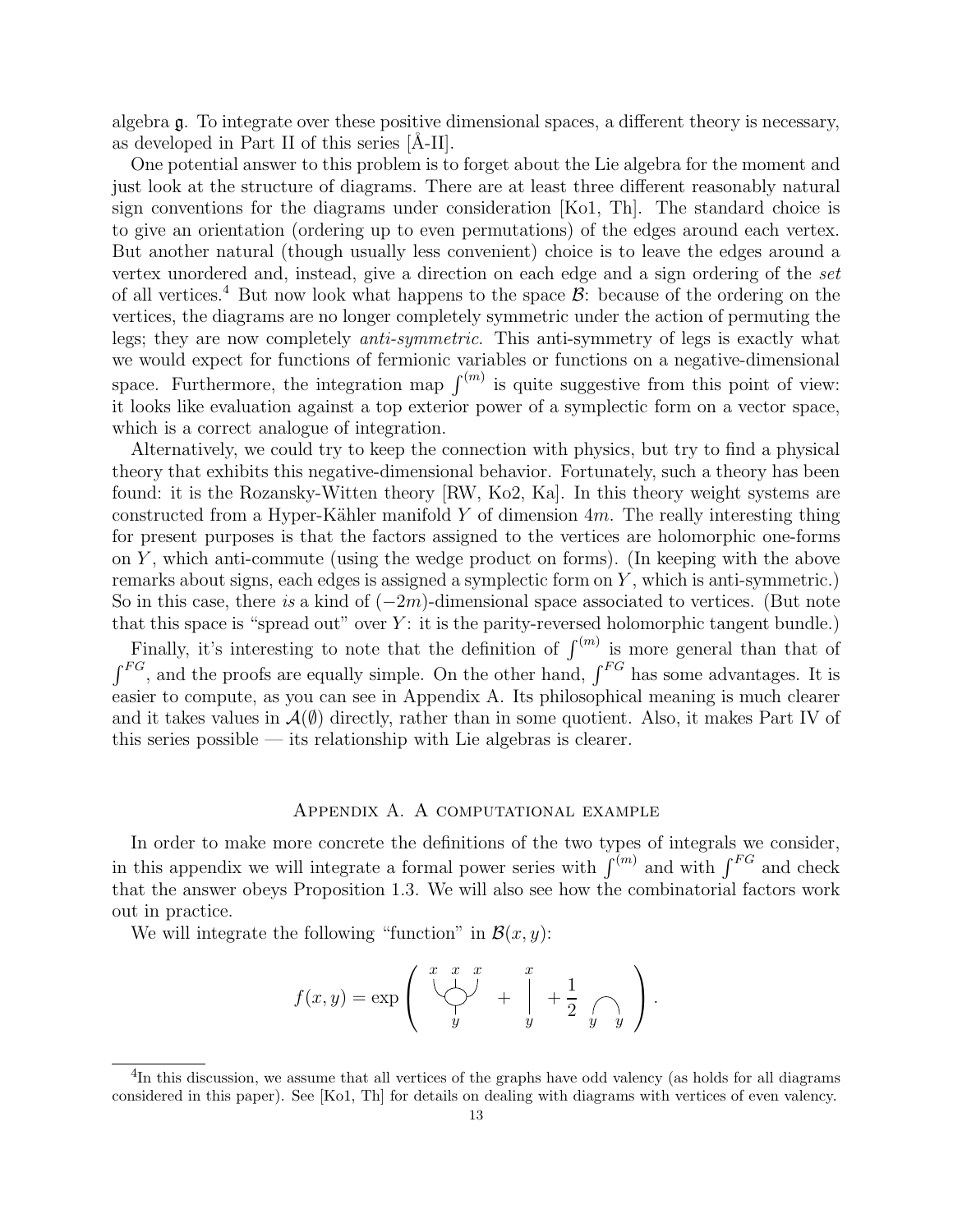Since our drawings will get crowded, we will replace the labels x and  $\partial/\partial x$  by a solid circle  $\bullet$ , and the labels y and  $\partial/\partial y$  by a open circle ∘. We will write  $I^{FG}$  for the formal Gaussian integral of f, and  $I^{(m)}$  for the negative-dimensional integral of f.

A.1. Computing the formal Gaussian integral. In order to compute the first few terms of  $I^{FG} = \int^{FG} f(x, y) dx dy$ , first note that f takes the form of a perturbed Gaussian

$$
f = P \times \exp\left(l_{ij}{}^{i} \sim^{j}\right)
$$

$$
= \exp\left(\int \int_{0}^{\bullet} \int f \times \exp\left(\int_{0}^{a} + \frac{1}{2} \int_{0}^{b} f \times \exp\left(\int_{0}^{a} + \frac{1}{2} \int_{0}^{b} f \times \exp\left(\int_{0}^{a} + \frac{1}{2} \int_{0}^{b} f \times \exp\left(\int_{0}^{a} + \frac{1}{2} \int_{0}^{b} f \times \exp\left(\int_{0}^{b} + \frac{1}{2} \int_{0}^{b} f \times \exp\left(\int_{0}^{b} + \frac{1}{2} \int_{0}^{b} f \times \exp\left(\int_{0}^{b} + \frac{1}{2} \int_{0}^{b} f \times \exp\left(\int_{0}^{b} + \frac{1}{2} \int_{0}^{b} f \times \exp\left(\int_{0}^{b} + \frac{1}{2} \int_{0}^{b} f \times \exp\left(\int_{0}^{b} + \frac{1}{2} \int_{0}^{b} f \times \exp\left(\int_{0}^{b} + \frac{1}{2} \int_{0}^{b} f \times \exp\left(\int_{0}^{b} + \frac{1}{2} \int_{0}^{b} + \frac{1}{2} \int_{0}^{b} f \times \exp\left(\int_{0}^{b} + \frac{1}{2} \int_{0}^{b} + \frac{1}{2} \int_{0}^{b} + \frac{1}{2} \int_{0}^{b} \right) \right)\right)\right)\right]
$$

with quadratic part  $\Lambda = (l_{ij}) = \begin{pmatrix} 0 & 1 \\ 1 & 1 \end{pmatrix}$ . Then the prescription for the formal Gaussian integral of f involves pairing the perturbation with a quadratic part given by  $-\Lambda^{-1} = \begin{pmatrix} 1 & -1 \\ -1 & 0 \end{pmatrix}$ :

$$
I^{FG} = \left\langle \exp\left(\begin{array}{c} \bullet \bullet \bullet \\ \bullet \bullet \end{array}\right), \exp\left(-\begin{array}{c} \bullet \\ \bullet \end{array} + \frac{1}{2} \begin{array}{c} \bullet \bullet \\ \bullet \end{array}\right) \right\rangle
$$

Expanding the exponential on the left of the pairing, we get

$$
I^{FG} = \left\langle 1, \exp\left(-\int_0^{\bullet} + \frac{1}{2} \mathbf{U} \right) \right\rangle + \left\langle \mathbf{U} \right\rangle, \exp\left(-\int_0^{\bullet} + \frac{1}{2} \mathbf{U} \right) \right\rangle + \cdots
$$

Each left side has a definite number of vertices of each color and has a non-zero pairing with only one term in the exponential on the right, so we can simplify this to

$$
I^{FG} = \langle 1, 1 \rangle + \left\langle \begin{array}{c} \bullet & \bullet \\ \bullet & \end{array}, -\frac{1}{2} \begin{array}{c} \bullet & \bullet \\ \bullet & \end{array} \right\rangle + \cdots
$$

Now we evaluate the pairing. Note how the combinatorics of the pairing with exponentials of struts works out: we end up summing over all ways of pairing the end points of  $P$ , with coefficients given by products of appropriate entries of  $-\Lambda^{-1}$ . All other combinatorial factors cancel.

$$
I^{FG} = 1 - \bigotimes \bigodot - \bigotimes - \bigotimes \bigodot + \cdots
$$

$$
= 1 - 2\bigotimes - \bigotimes + \cdots.
$$

A.2. Computing the negative-dimensional integral  $\int^{(m)}$ . We now turn to the negativedimensional integral of f. To be able to compare the results, we must have m at least 2; let us therefore set  $m = 2$ .

$$
I^{(2)} = \left\langle f, \frac{1}{2!} \left( \frac{1}{2} \bullet \bullet \right)^2 \times \frac{1}{2!} \left( \frac{1}{2} \circ \bullet \right)^2 \right\rangle
$$
  
=  $\left\langle \exp \left( \bullet \bullet \bullet \bullet \bullet \bullet \bullet \bullet \bullet \bullet \bullet \right) \right\rangle$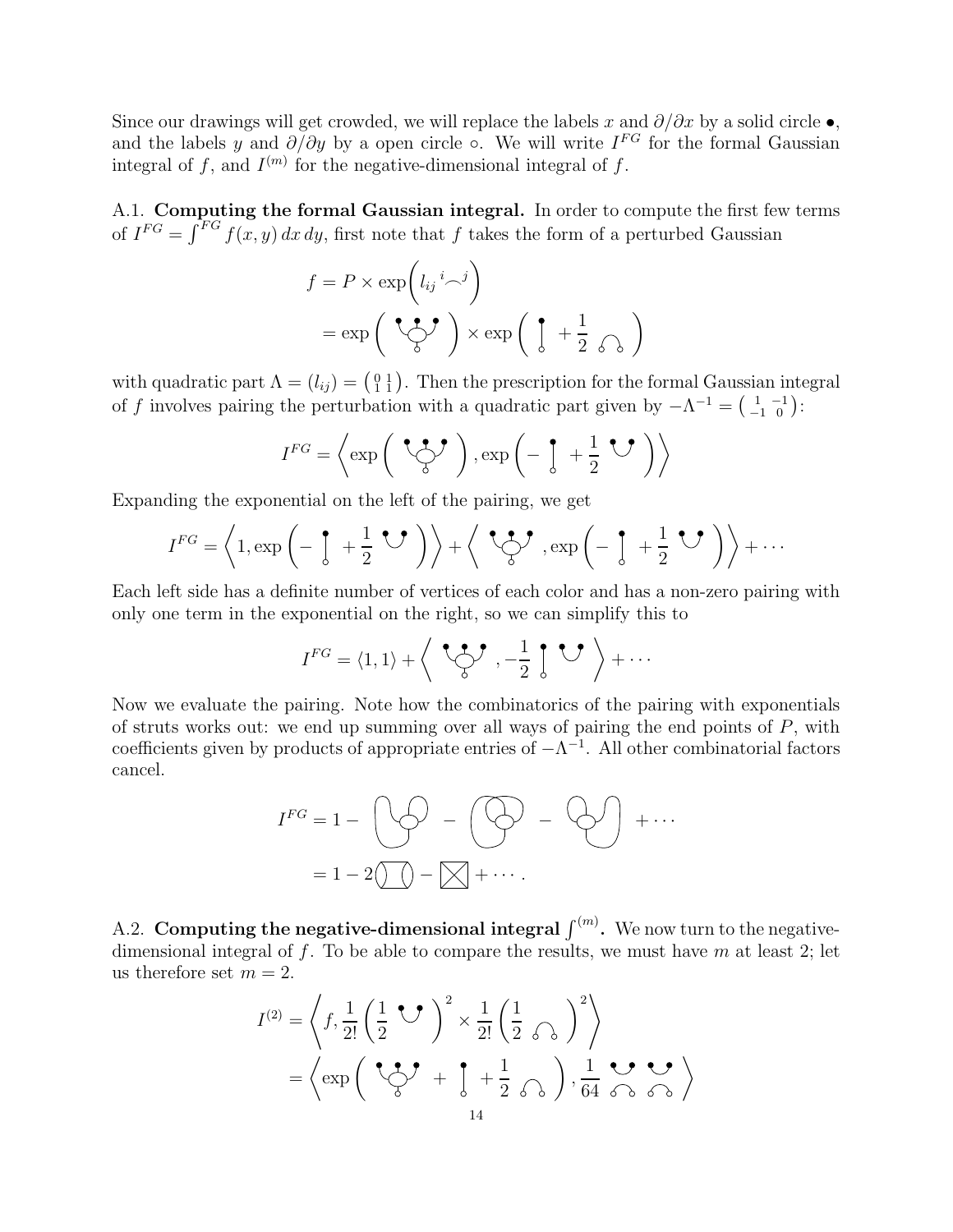The right side has four x-vertices and four  $y$ -vertices. There are only two terms in the exponential on the left which have non-zero pairing with the right side:

$$
I^{(2)} = \left\langle \frac{1}{24} \int_0^1 \int_0^1 \int_0^1 + \frac{1}{2} \int_0^1 \int_0^1 \int_0^1 \int_0^1 \int_0^1 \int_0^1 \int_0^1 \int_0^1 \int_0^1 \int_0^1 \int_0^1 \int_0^1 \int_0^1 \int_0^1 \int_0^1 \int_0^1 \int_0^1 \int_0^1 \int_0^1 \int_0^1 \int_0^1 \int_0^1 \int_0^1 \int_0^1 \int_0^1 \int_0^1 \int_0^1 \int_0^1 \int_0^1 \int_0^1 \int_0^1 \int_0^1 \int_0^1 \int_0^1 \int_0^1 \int_0^1 \int_0^1 \int_0^1 \int_0^1 \int_0^1 \int_0^1 \int_0^1 \int_0^1 \int_0^1 \int_0^1 \int_0^1 \int_0^1 \int_0^1 \int_0^1 \int_0^1 \int_0^1 \int_0^1 \int_0^1 \int_0^1 \int_0^1 \int_0^1 \int_0^1 \int_0^1 \int_0^1 \int_0^1 \int_0^1 \int_0^1 \int_0^1 \int_0^1 \int_0^1 \int_0^1 \int_0^1 \int_0^1 \int_0^1 \int_0^1 \int_0^1 \int_0^1 \int_0^1 \int_0^1 \int_0^1 \int_0^1 \int_0^1 \int_0^1 \int_0^1 \int_0^1 \int_0^1 \int_0^1 \int_0^1 \int_0^1 \int_0^1 \int_0^1 \int_0^1 \int_0^1 \int_0^1 \int_0^1 \int_0^1 \int_0^1 \int_0^1 \int_0^1 \int_0^1 \int_0^1 \int_0^1 \int_0^1 \int_0^1 \int_0^1 \int_0^1 \int_0^1 \int_0^1 \int_0^1 \int_0^1 \int_0^1 \int_0^1 \int_0^1 \int_0^1 \int_0^1 \int_0^1 \int_0^1 \int_0^1 \int_0^1 \int_0^1 \int_0^1 \int_0^1 \int_0^1 \int_0^1 \
$$

To evaluate the pairing, notice that the combinatorial factors on the right side cancel out, and we end up summing over all ways of pairing the vertices of the same color on the left, each appearing with coefficient 1.

$$
I^{(2)} = \frac{1}{24} \left( \bigcup_{i=1}^{3} \biguplus_{i=1}^{3} \biguplus_{i=1}^{3} \biguplus_{i=1}^{3} \biguplus_{i=1}^{3} \biguplus_{i=1}^{3} \biguplus_{i=1}^{3} \biguplus_{i=1}^{3} \biguplus_{i=1}^{3} \biguplus_{i=1}^{3} \biguplus_{i=1}^{3} \biguplus_{i=1}^{3} \biguplus_{i=1}^{3} \biguplus_{i=1}^{3} \biguplus_{i=1}^{3} \biguplus_{i=1}^{3} \biguplus_{i=1}^{3} \biguplus_{i=1}^{3} \biguplus_{i=1}^{3} \biguplus_{i=1}^{3} \biguplus_{i=1}^{3} \biguplus_{i=1}^{3} \biguplus_{i=1}^{3} \biguplus_{i=1}^{3} \biguplus_{i=1}^{3} \biguplus_{i=1}^{3} \biguplus_{i=1}^{3} \biguplus_{i=1}^{3} \biguplus_{i=1}^{3} \biguplus_{i=1}^{3} \biguplus_{i=1}^{3} \biguplus_{i=1}^{3} \biguplus_{i=1}^{3} \biguplus_{i=1}^{3} \biguplus_{i=1}^{3} \biguplus_{i=1}^{3} \biguplus_{i=1}^{3} \biguplus_{i=1}^{3} \biguplus_{i=1}^{3} \biguplus_{i=1}^{3} \biguplus_{i=1}^{3} \biguplus_{i=1}^{3} \biguplus_{i=1}^{3} \biguplus_{i=1}^{3} \biguplus_{i=1}^{3} \biguplus_{i=1}^{3} \biguplus_{i=1}^{3} \biguplus_{i=1}^{3} \biguplus_{i=1}^{3} \biguplus_{i=1}^{3} \biguplus_{i=1}^{3} \biguplus_{i=1}^{3} \biguplus_{i=1}^{3} \biguplus_{i=1}^{3} \biguplus_{i=1}^{3} \biguplus_{i=1}^{3} \biguplus_{i=1}^{3} \biguplus_{i=1}^{3} \biguplus_{i=1}^{3} \biguplus_{i=1}^{3} \biguplus_{i=1}^{3} \biguplus_{i=1}^{3
$$

Now apply the  $O_m$  relation with  $m = 2$ , which replaces each circle by  $-4$ .

$$
I^{(2)} = \frac{1}{24} \Big( 16 - 4 - 4 - 4 + 16 - 4 - 4 - 4 + 16 \Big) + \frac{1}{2} \Big( -4 \bigcirc (1) + \bigcirc (1) + \bigcirc (1) - 4 \bigotimes (1) + \bigotimes (1) + \bigotimes (1) + \bigcirc (1) + \bigcirc (1) \Big) = 1 - 2 \bigcirc (1) - \bigotimes.
$$

Note that this matches the result we found from the formal Gaussian integration, which is expected since det  $\Lambda = -1$  and the degree of the non-trivial elements is even.

#### Acknowledgement

The seeds leading to this work were planted when the four of us (as well as Le, Murakami  $(H&J)$ , Ohtsuki, and many other like-minded people) were visiting Arhus, Denmark, for a special semester on geometry and physics, in August 1995. We wish to thank the organizers, J. Dupont, H. Pedersen, A. Swann and especially J. Andersen for their hospitality and for the stimulating atmosphere they created. We also wish to thank N. Habegger, M. Hutchings, T. Q. T. Le J. Lieberum, A. Referee and N. Reshetikhin for additional remarks and suggestions, the Center for Discrete Mathematics and Theoretical Computer Science at the Hebrew University for financial support, and the Volkswagen-Stiftung (RiP-program in Oberwolfach) for their hospitality and financial support.

#### **REFERENCES**

- [B-N1] D. Bar-Natan, On the Vassiliev knot invariants, Topology 34 423–472 (1995).
- [B-N2]  $\qquad \qquad \qquad$ , Vassiliev homotopy string link invariants, Jour. of Knot Theory and its Ramifications 4 (1995) 13–32.
- [Be] F. A. Berezin, Introduction to Superanalysis D. Reidel Publishing Company, Dordrecht, 1987.
- [Ka] M. Kapranov, Rozansky-Witten invariants via Atiyah classes, Compositio Math. 115 (1999) 71– 113, arXiv:alg-geom/9704009.
- [Ki] R. Kirby, A calculus of framed links in  $S^3$ , Invent. Math. 45 (1978) 35-56.
- [Ko1] M. Kontsevich, *Feynman diagrams and low-dimensional topology*, First European Congress of Mathematics II 97-121, Birkhäuser Basel 1994.
- [Ko2] , Rozansky-Witten invariants via formal geometry, Compositio Math. 115 (1999) 115–127, arXiv:dg-ga/9704009.